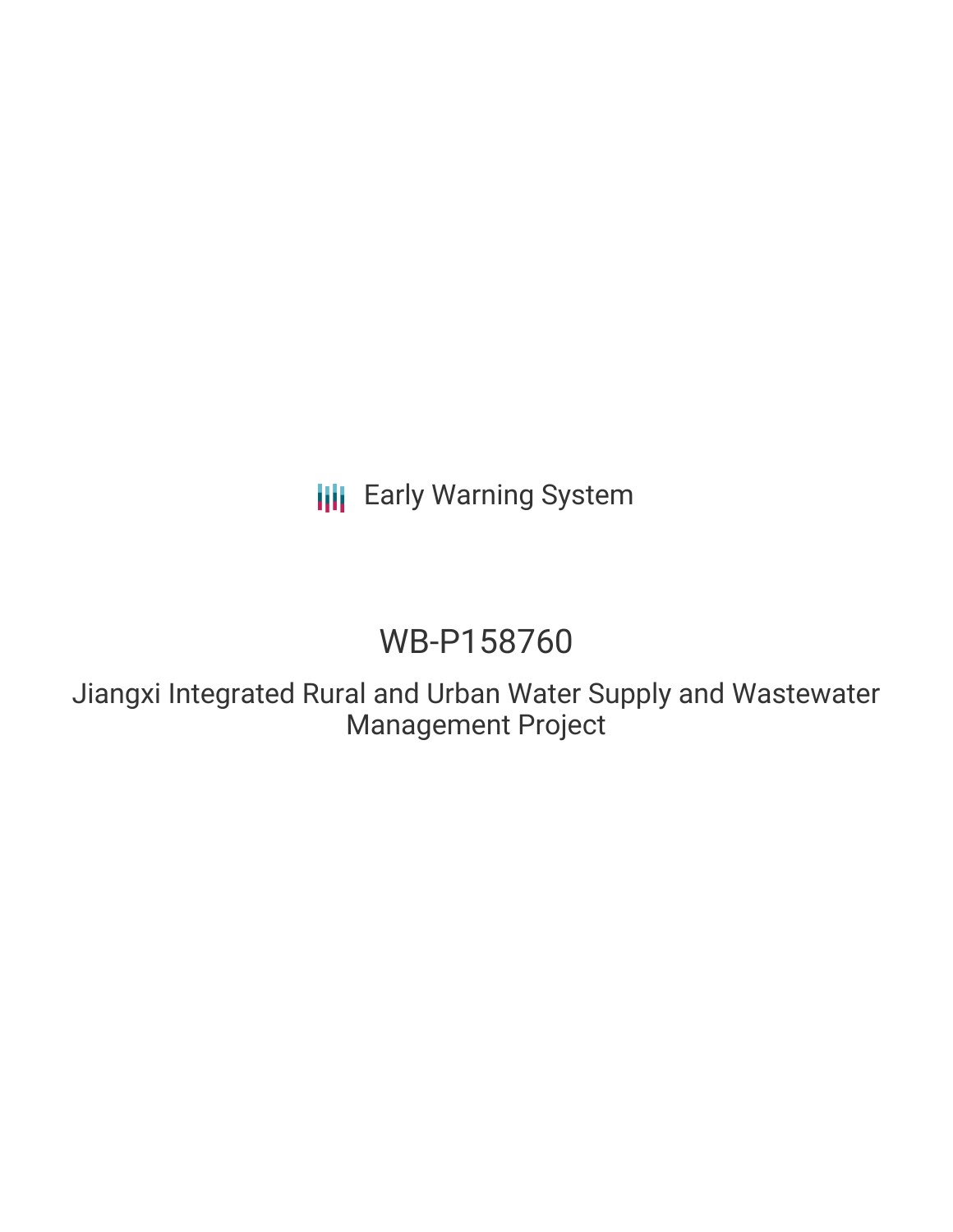



#### **Quick Facts**

| <b>Countries</b>               | China                                              |
|--------------------------------|----------------------------------------------------|
| <b>Specific Location</b>       | Jiangxi Province                                   |
| <b>Financial Institutions</b>  | World Bank (WB)                                    |
| <b>Status</b>                  | Active                                             |
| <b>Bank Risk Rating</b>        | B                                                  |
| <b>Voting Date</b>             | 2018-06-06                                         |
| <b>Borrower</b>                | PEOPLE'S REPUBLIC OF CHINA                         |
| <b>Sectors</b>                 | Construction, Infrastructure, Water and Sanitation |
| <b>Investment Type(s)</b>      | Loan                                               |
| <b>Investment Amount (USD)</b> | \$200.00 million                                   |
| <b>Project Cost (USD)</b>      | \$366.73 million                                   |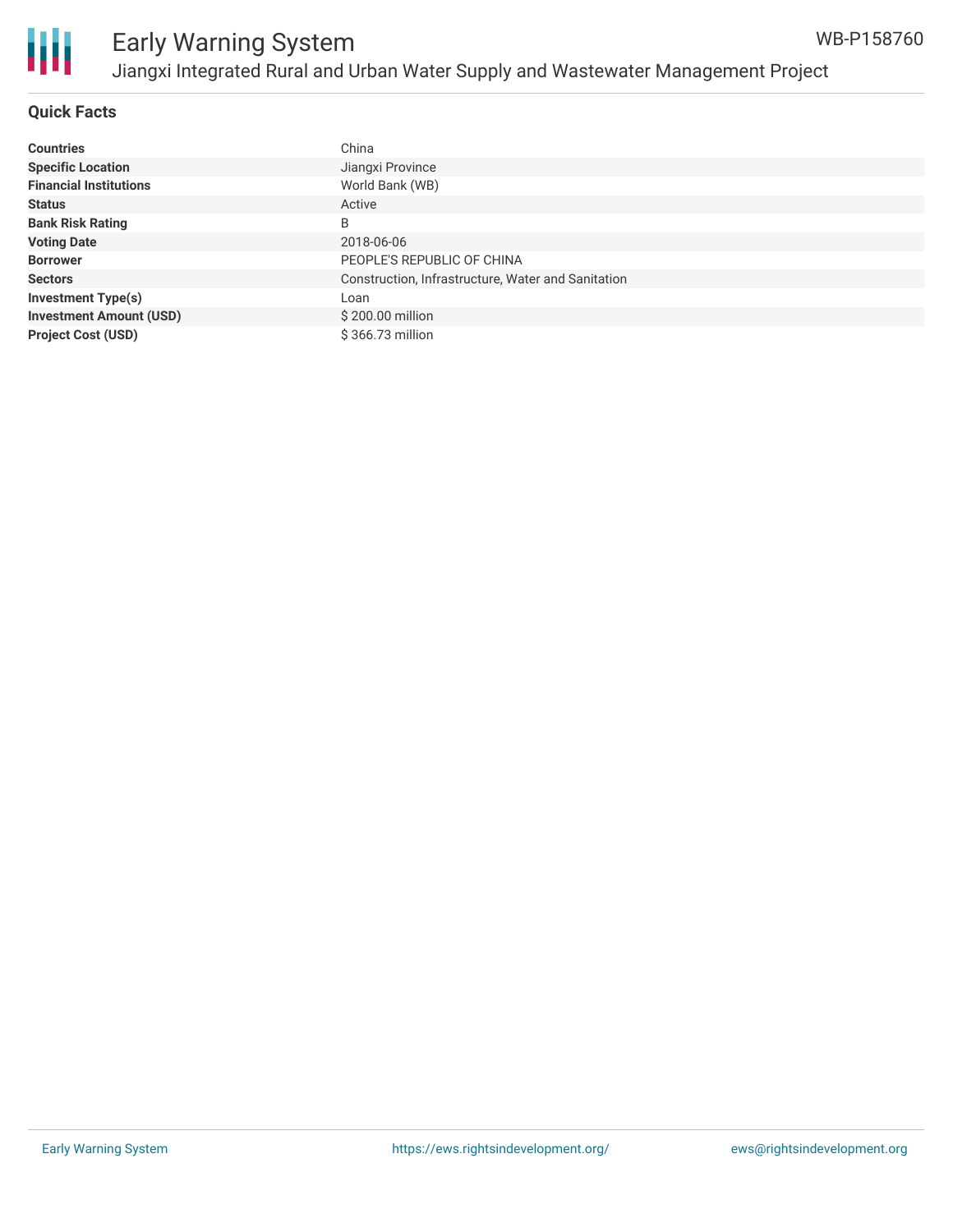#### **Project Description**

The development objectives of the Jiangxi Integrated Rural and Urban Water Supply and Wastewater Management Project are:

(a) to increase access to and improve operating efficiency of water supply services, and

(b) to pilot provision of improved wastewater management, in selected counties in Jiangxi Province.

There are 3 components:

The first component: expansion, rehabilitation, and modernization of water supply system.

The second component: demonstration of rural wastewater management is to design, construction and trial operation of wastewater management system in Zhajin town in Xiushui County.

The third component: public engagement and project management are to implement a program to integrate public and community participation into the Project.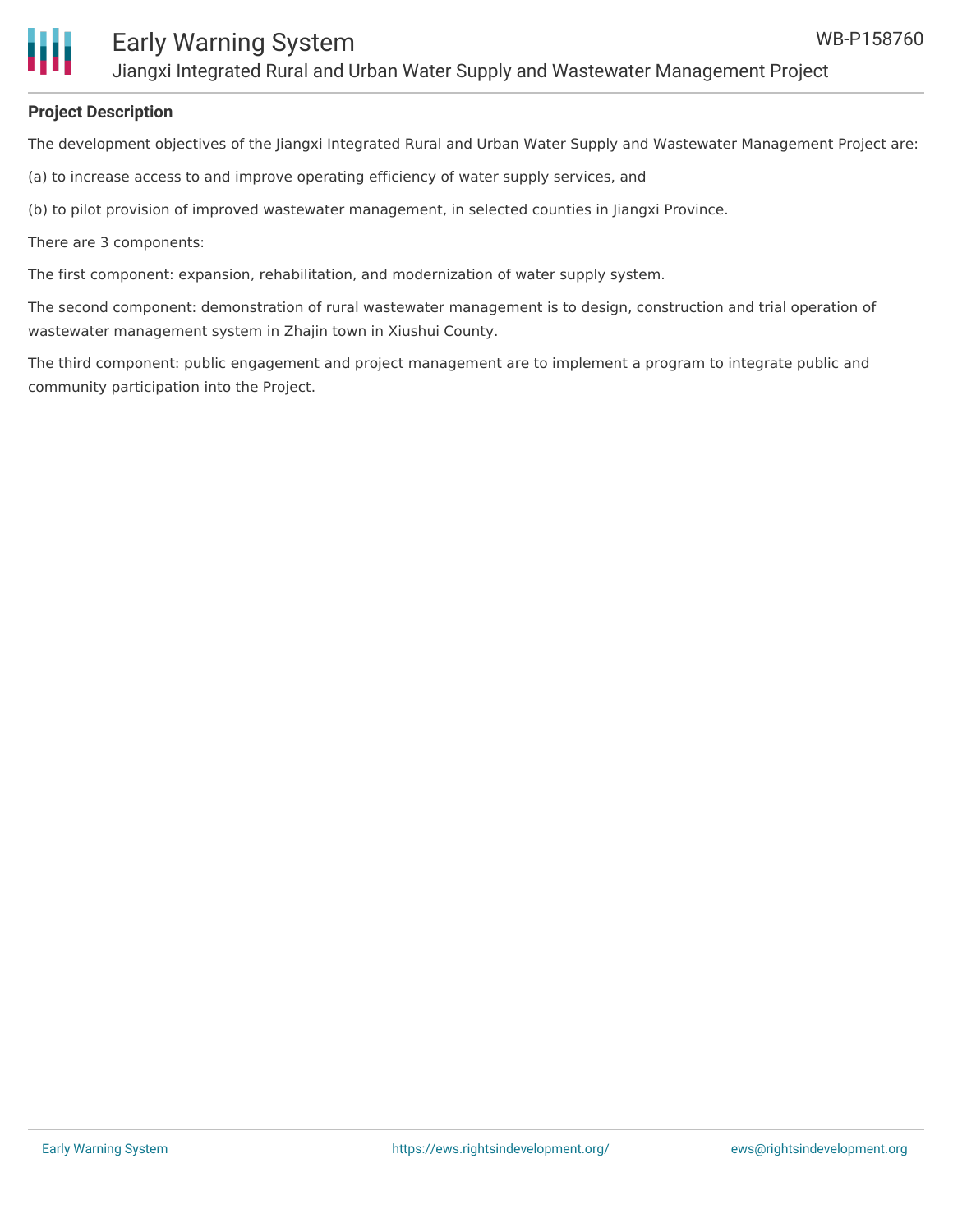

### Early Warning System Jiangxi Integrated Rural and Urban Water Supply and Wastewater Management Project

#### **People Affected By This Project**

There will be 1242 direct affected people, who will be displaced and 2085 indirect affected people from the project.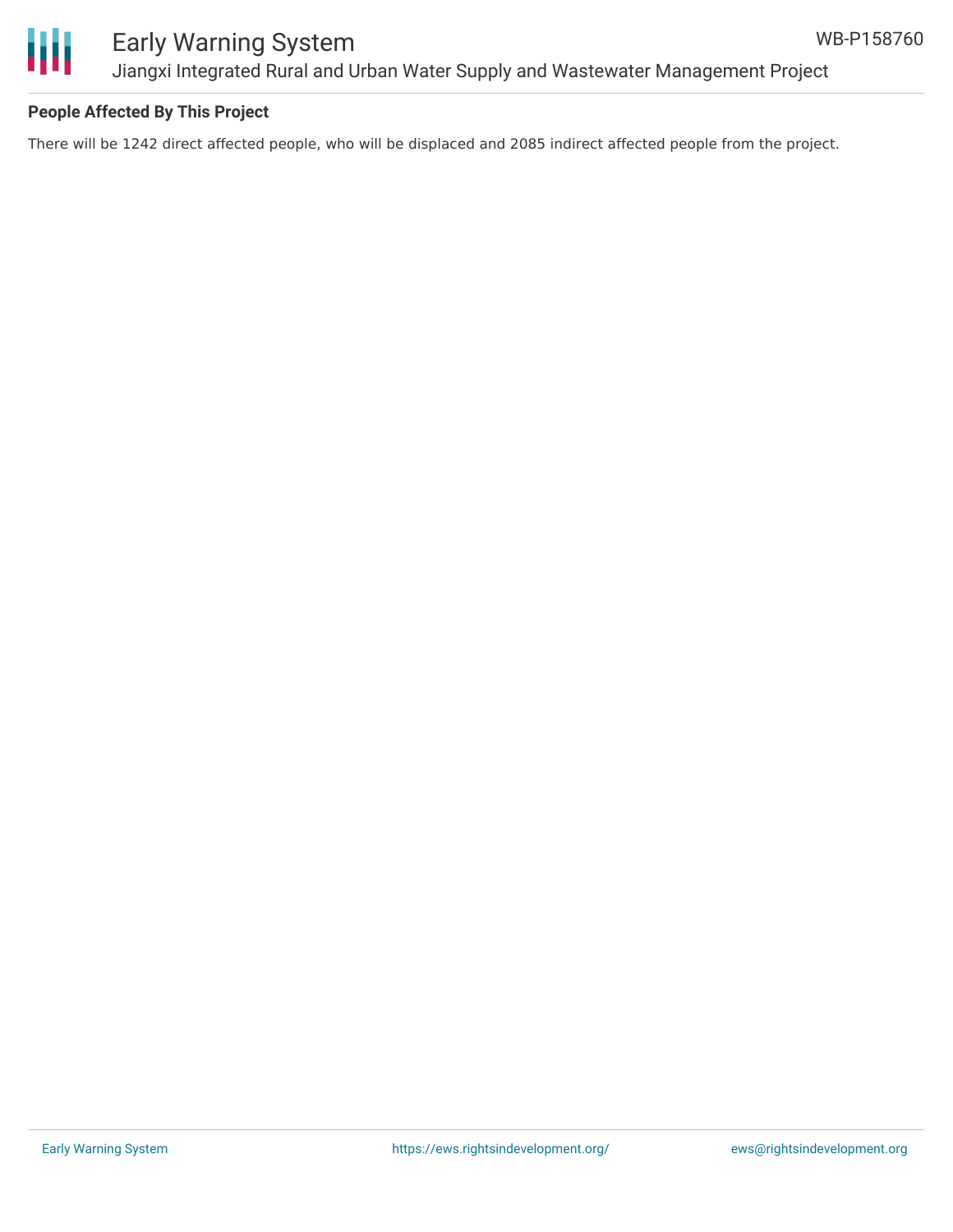

#### **Investment Description**

World Bank (WB)

Borrower US\$ 164.74 International Bank for Reconstruction and Development US\$ 200.00 Total Project Cost **US\$ 364.74**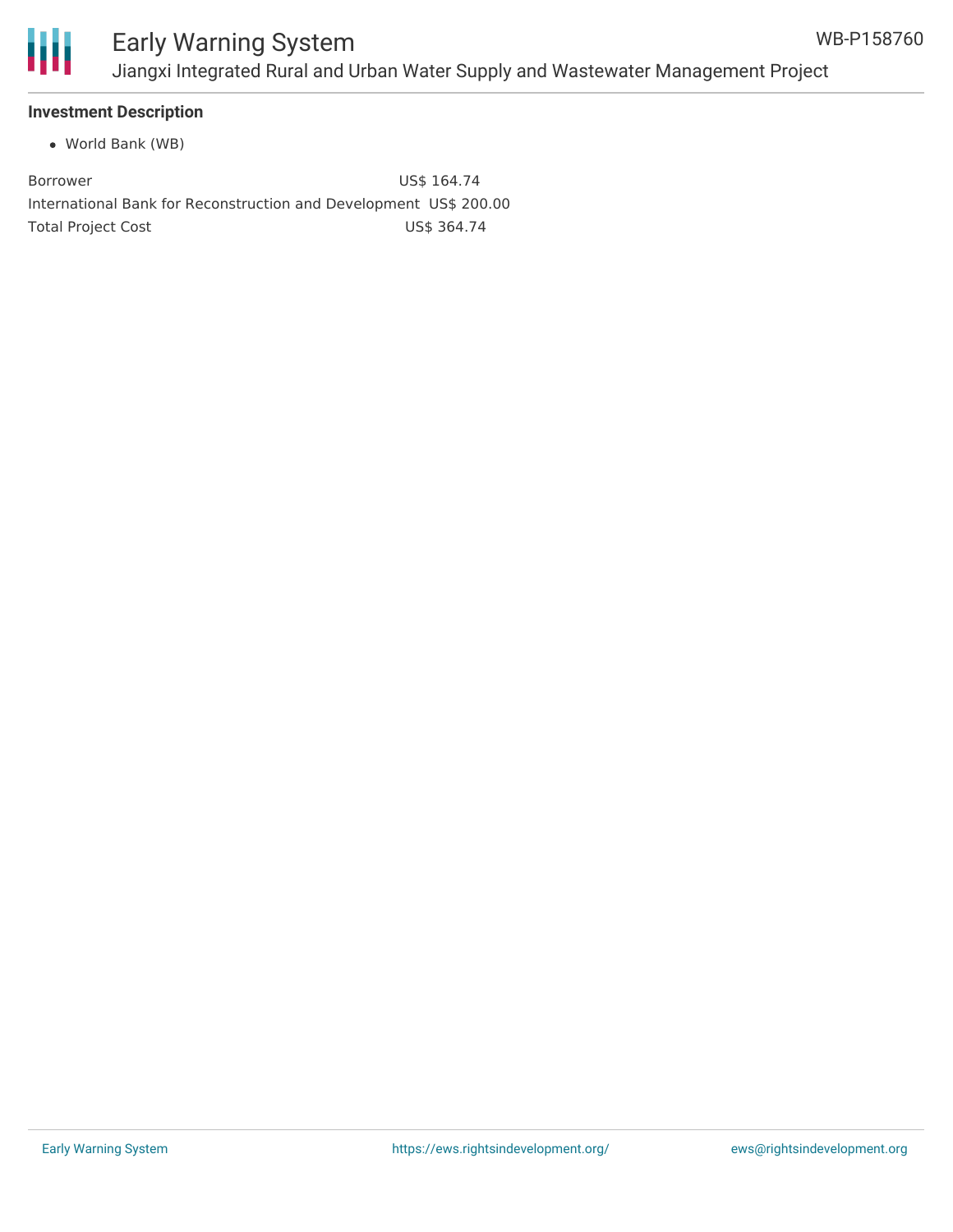

#### **Contact Information**

I/World Bank Liping Jiang Senior Irrigation and Drainage Specialist

II/Borrower/Client/Recipient PEOPLE'S REPUBLIC OF CHINA Jiandi Ye Director, International Department, MOF [yeduanluo@sina.com](mailto:yeduanluo@sina.com)

III/Implementing Agencies PIU of Jiangxi Provincial Water Investment Group Under PMO of Jiangxi Provincial Water Bureau Zhicheng Wan Director of PIU for the Project [wxklaowan@163.com](mailto:wxklaowan@163.com)

FOR MORE INFORMATION CONTACT The World Bank 1818 H Street, NW Washington, D.C. 20433 Telephone: (202) 473-1000 Web: http://www.worldbank.org/project

#### ACCOUNTABILITY MECHANISM OF WORLD BANK

The World Bank Inspection Panel is the independent complaint mechanism and fact-finding body for people who believe they are likely to be, or have been, adversely affected by a World Bank-financed project. If you submit a complaint to the Inspection Panel, they may investigate to assess whether the World Bank is following its own policies and procedures for preventing harm to people or the environment. You can contact the Inspection Panel or submit a complaint by emailing ipanel@worldbank.org. You can learn more about the Inspection Panel and how to file a complaint at: http://ewebapps.worldbank.org/apps/ip/Pages/Home.aspx.